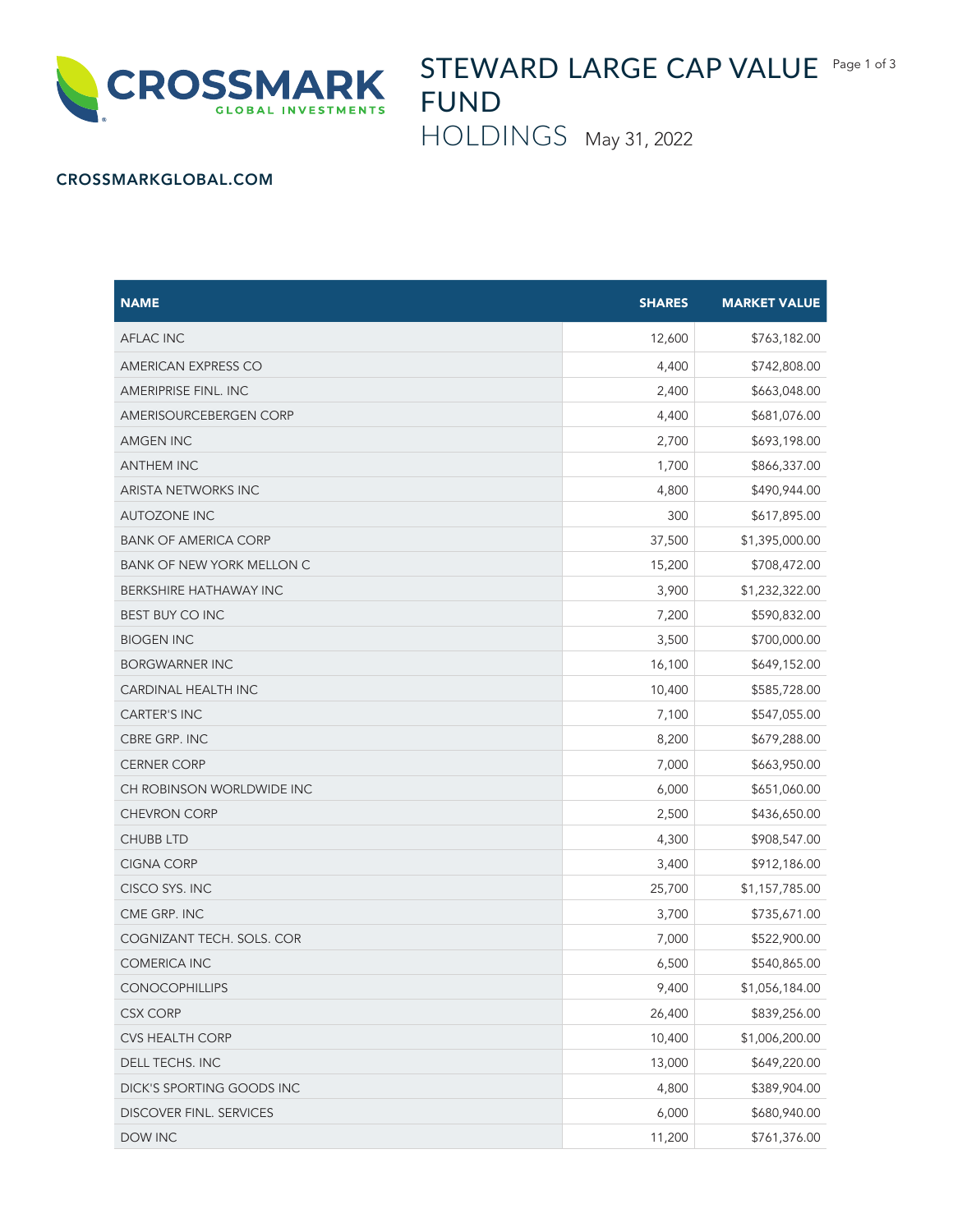| <b>NAME</b>                      | <b>SHARES</b> | <b>MARKET VALUE</b> |
|----------------------------------|---------------|---------------------|
| ELI LILLY & CO                   | 900           | \$282,096.00        |
| <b>EXXON MOBIL CORP</b>          | 6,700         | \$643,200.00        |
| <b>GENERAL MILLS INC</b>         | 10,600        | \$740,410.00        |
| <b>GENPACT LTD</b>               | 14,200        | \$630,054.00        |
| <b>GILEAD SCIENCES INC</b>       | 13,300        | \$862,505.00        |
| <b>GOLDMAN SACHS GRP. INC/TH</b> | 2,400         | \$784,440.00        |
| <b>GRAND CANYON EDUCATION IN</b> | 2,000         | \$178,340.00        |
| HARTFORD FINL. SERVS. GRP        | 9,600         | \$696,096.00        |
| HENRY SCHEIN INC                 | 7,300         | \$625,172.00        |
| HEWLETT PACKARD ENT. CO          | 44,300        | \$691,080.00        |
| <b>HOLOGIC INC</b>               | 1,700         | \$127,959.00        |
| HP INC                           | 19,000        | \$737,960.00        |
| <b>INTEL CORP</b>                | 26,500        | \$1,177,130.00      |
| <b>INTERNATIONAL BUSINESS MA</b> | 7,100         | \$985,764.00        |
| <b>INTERPUBLIC GRP. OF COS I</b> | 17,800        | \$573,694.00        |
| <b>IRON MOUNTAIN INC</b>         | 11,000        | \$592,900.00        |
| <b>JABIL INC</b>                 | 8,000         | \$492,160.00        |
| JONES LANG LASALLE INC           | 2,700         | \$532,764.00        |
| JPMORGAN CHASE & CO              | 4,300         | \$568,589.00        |
| KEURIG DR PEPPER INC             | 17,700        | \$614,898.00        |
| <b>KOHL'S CORP</b>               | 13,900        | \$560,448.00        |
| <b>KROGER CO/THE</b>             | 14,400        | \$762,768.00        |
| LABORATORY CORP OF AMERIC        | 2,600         | \$641,472.00        |
| <b>LOCKHEED MARTIN CORP</b>      | 1,400         | \$616,154.00        |
| LUMEN TECHS. INC                 | 39,600        | \$484,704.00        |
| LUMENTUM HLDGS. INC              | 3,100         | \$266,848.00        |
| MARATHON PETROLEUM CORP          | 7,900         | \$804,141.00        |
| MARSH & MCLENNAN COS INC         | 5,200         | \$831,740.00        |
| <b>MCKESSON CORP</b>             | 1,300         | \$427,297.00        |
| METLIFE INC                      | 11,700        | \$788,463.00        |
| MGIC INV. CORP                   | 33,600        | \$468,048.00        |
| MICRON TECH. INC                 | 11,200        | \$827,008.00        |
| <b>MORGAN STANLEY</b>            | 11,000        | \$947,540.00        |
| NI FDS TREAS PORT PREMIER        | 137,566       | \$137,565.89        |
| NORTONLIFELOCK INC               | 22,000        | \$535,480.00        |
| O'REILLY AUTOMOTIVE INC          | 1,100         | \$700,887.00        |
| ORGANON & CO                     | 2,800         | \$106,288.00        |
| OWENS CORNING                    | 6,600         | \$630,828.00        |